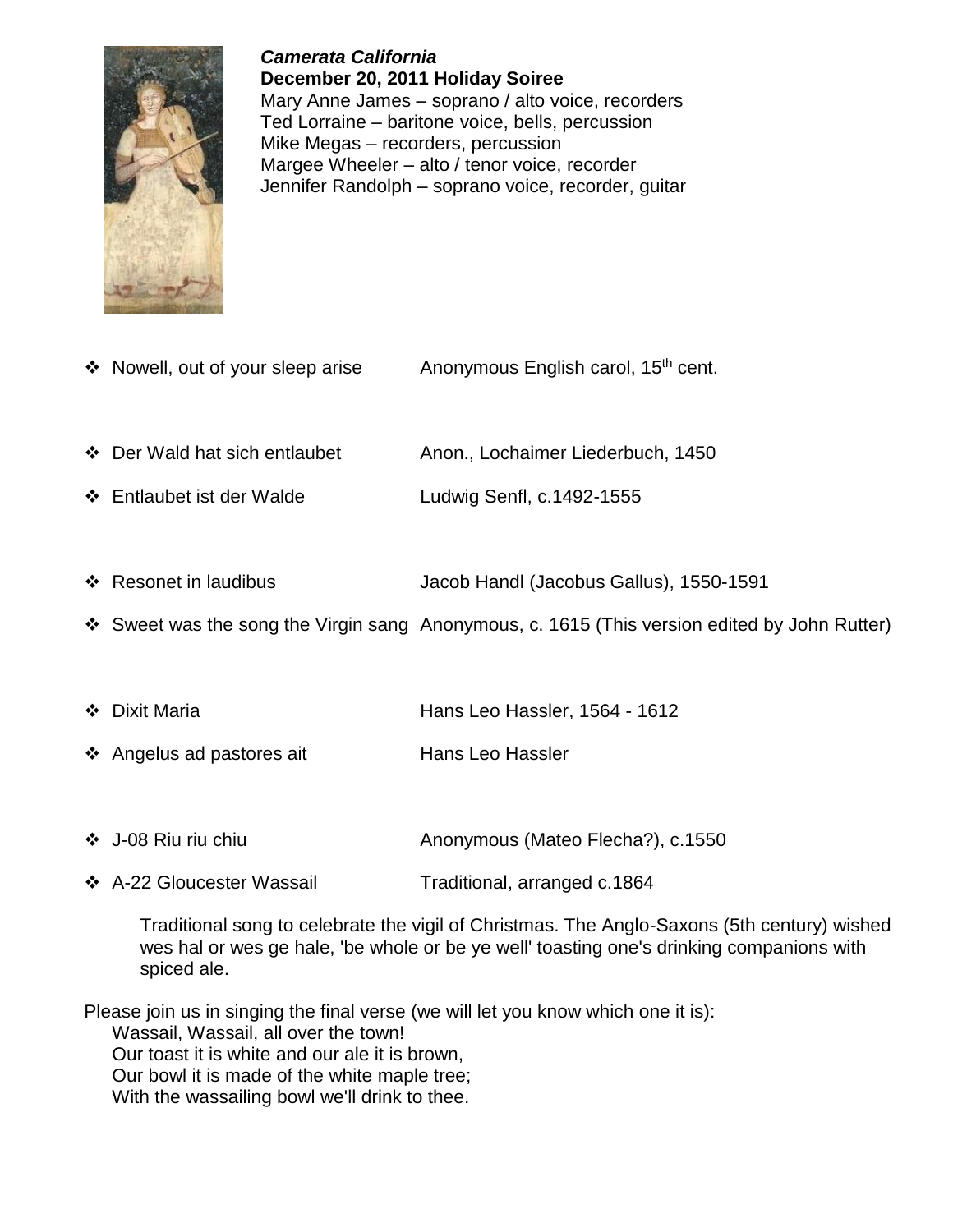$\cdot$  Nowell, out of your sleep arise Anonymous English carol, 15<sup>th</sup> cent.

In England of the Middle Ages, a carol was a song in English or Latin with a refrain (burden) and several verses. These carols could be on any subject, though most were about the Virgin Mary or the Saints of Christmas, and some were even secular. The form stemmed from the French carole, a form of choreographed song that was popular in the 12th to 14th centuries.

'Nowell, out of your sleep' is a 15th-century processional carol that incorporates three polyphonic lines.

Out of your sleep arise and wake, For God mankind hath now y-take. All of a maid without any make; Of all women she beareth the bell. Nowell!

And through a maidè fair and wise, Now man is made of full great price; Now angels knelen to man's service, And at this time all this befell. Nowell!

Der Wald hat sich entlaubet gen diesem Winter kalt, mein Freud bin ich beraubet, Gedanken machen mich alt.

Entlaubet ist der Walde gen diesem Winter kalt. Beraubet werd ich balde, mein Lieb, das macht mich alt. Dass ich die Schön' muss meiden, die mir gefallen tut, bringt mir heimliches Leiden und macht mir schweren Mut. Was lässt du mir zur Letze mein brauns schwarz Meidelein das mich die Weil ergetze so ich von dir muß sein? Hoffnung muß mich ernähren nach dir so wird ich krank Thu bald herwieder kehren die Zeit wird mir zu lang

Der Wald hat sich entlaubet Anon., Lochaimer Liederbuch, 1450

The leaves have fallen, I feel cold and my heart feels cold, because I miss my love.

Entlaubet ist der Walde Ludwig Senfl, c.1492-1555

The wood is stripped of leaves at the approach of winter cold, and I shall soon be robbed of my love,

which makes me moan.

That I must shun my sweetheart whom I love causes me suffering and makes me sad

Why do you leave me, my fair brown maid, to give me joy while I must be away from you? Hope nourishes me, I languish for you.

Come back quickly, I find waiting wearisome.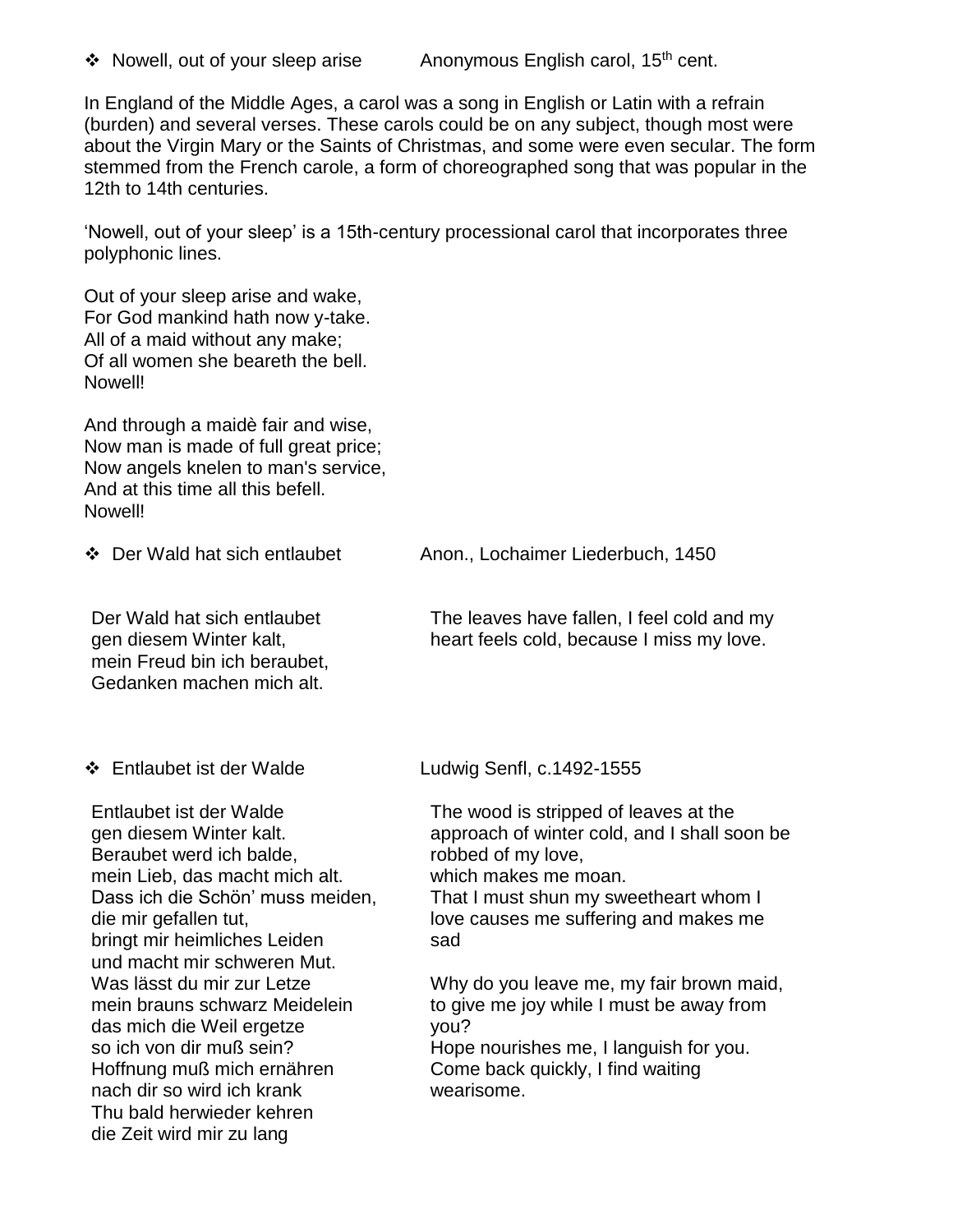Resonet in laudibus, cum jucundis plausibus. Sion confidelibus apparuit quem genuit Maria. sunt impleta quæ prædixit Gabriel. Eia, eia. Virgo Deum genuit, quod divina voluit clementia. Hodie apparuit in Israel, Ex Maria virgine est natus rex

Let praises ring out and joyful acclaim: the one whom Mary bore has appeared to the faithful in Zion. what Gabriel foretold has been fulfilled. Eia, eia, A virgin has given birth to God, as He wished in His divine mercy. This day appreared in Israel, a king, born of the virgin Mary

 $\cdot$  Sweet was the song the Virgin sang Anonymous, c. 1615

Sweet was the song the Virgin sang, When she to Bethlehem Juda came And was delivered of a Son, That blessed Jesus hath to name: 'Lullaby, Lullaby, sweet Babe,' quoth she, 'My Son, and eke a Saviour born, Who hath vouchsafèd from on high To visit us that were forlorn. Lulla, Lulla, Lullaby, sweet Babe,' sang she; And sweetly rocked him on her knee  $(eke = also)$ 

.

Dixit Maria Hans Leo Hassler, 1564 – 1612

Dixit Maria ad angelum, Ecce ancilla Domini Fiat mihi secundum verbum tuum

And Mary said unto the Angel, 'Behold the handmaid of the Lord; Be it done according to thy word.'

❖ Angelus ad pastores ait Hans Leo Hassler

Angelus ad pastores ait: Annuntio vobis gaudium magnum, quia natus est vobis hodie salvator mundi. Alleluia.

The angel said to the shepherds: "I announce to you a great joy, that today is born for you the savior of the world." Hallelujah.